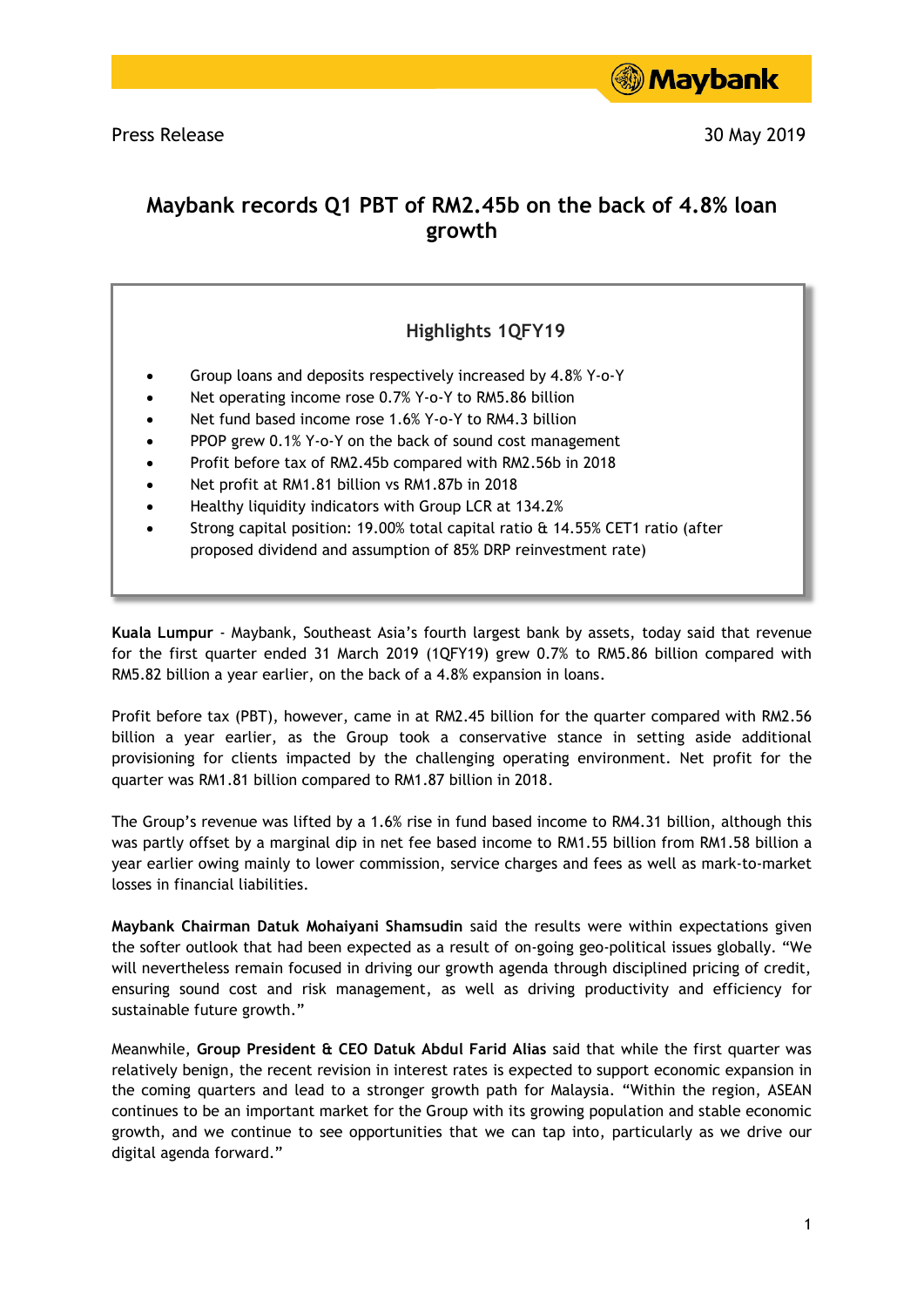

#### **Loans & Deposits**

The Group saw steady loans growth across key home markets with its Indonesian operations growing a robust 11.3% Y-o-Y, other International Markets at 4.7%, Malaysia 3.7% and Singapore 3.4% – bringing the overall Group loans growth to 4.8% in the first quarter.

Meanwhile, gross deposits also grew at a similar pace of 4.8% Y-o-Y despite intense competition led by Singapore operations at 6.6%, followed by Indonesia at 6.4% and Malaysia at 2.2% - leading to an improvement in the loan-to-deposit ratio of 92.4% from 92.7% in December 2018. However, the stiff competition resulted in a compression of the Group's net interest margin to 2.30% in March 2019 compared with 2.38% in December 2018.

### **Liquidity & Capital Strength**

Maybank maintained robust liquidity and capital strength, ensuring its position as among the region's best capitalised banks as at end March 2019. Its CET1 ratio strengthened further to 14.55% from 13.37% a year ago, and total capital ratio was 19.00% (after proposed final dividend and assuming an 85% dividend reinvestment rate) – both significantly higher than the regulatory requirements of 7.0% and 10.5% respectively. The Group's liquidity coverage ratio was also a healthy 134.2% - also well above the regulatory requirement of 100%.

### **Asset Quality**

Gross Impaired Loans ratio as at March 2019 stood at 2.48% compared with 2.41% in December 2018 in line with the Group's proactive asset quality management. Impairments for the period were higher at RM637.3 million compared with RM500.8 million a year earlier mainly owing to top-up of provisioning for existing impairments and some provisioning made for new impairments. Notwithstanding this, the Group expects to maintain its full year net credit charge off guidance of 40bps for FY2019.

#### **Sectoral Review**

**Group Community Financial Services' (GCFS)** continues to benefit from the Group's established franchise in the region, recording a 1.6% rise in net operating income to RM3.38 billion**.** Net fee based income rose 1.9% to RM795 million aided by the growth in our wealth management bancassurance fee income. Net fund based income grew 1.5% to RM2.58 billion buoyed by strong loans growth across its home markets namely Malaysia (+6.1%), Indonesia (+5.3%) and Singapore (+0.6%). Loans growth in key portfolios within the Malaysian operations saw healthy increases with SME loans expanding 12.2%, mortgages 8.6%, auto finance 4.5%, unit trust 6.3% and credit cards 3.3%.

Forging ahead with innovation and digital banking, GCFS launched MAE, Malaysia's first and only ewallet with banking features, in March this year which has to-date garnered over 570,000 users. Maybank's digital payment feature, QRPay which was introduced last year, is now widely accepted throughout Malaysia by over 250,000 merchants.

**Group Global Banking (GGB)** recorded a 2.9% Y-o-Y increase in pre-provision operating profit to RM1.54 billion, lifted by a strong performance of its Corporate Banking and Global Markets business which saw an 11.4% rise to RM1.53 billion. Net fee-based income came in 0.9% higher at RM973 million, while loans growth remained strong in key home markets of Indonesia and Singapore, expanding 30.5% and 6.8% respectively.

**The Group's Islamic Banking** business continued to perform strongly, with profit before tax rising 96.9% to RM896.6 million from lower provisioning levels and higher write backs for the quarter as